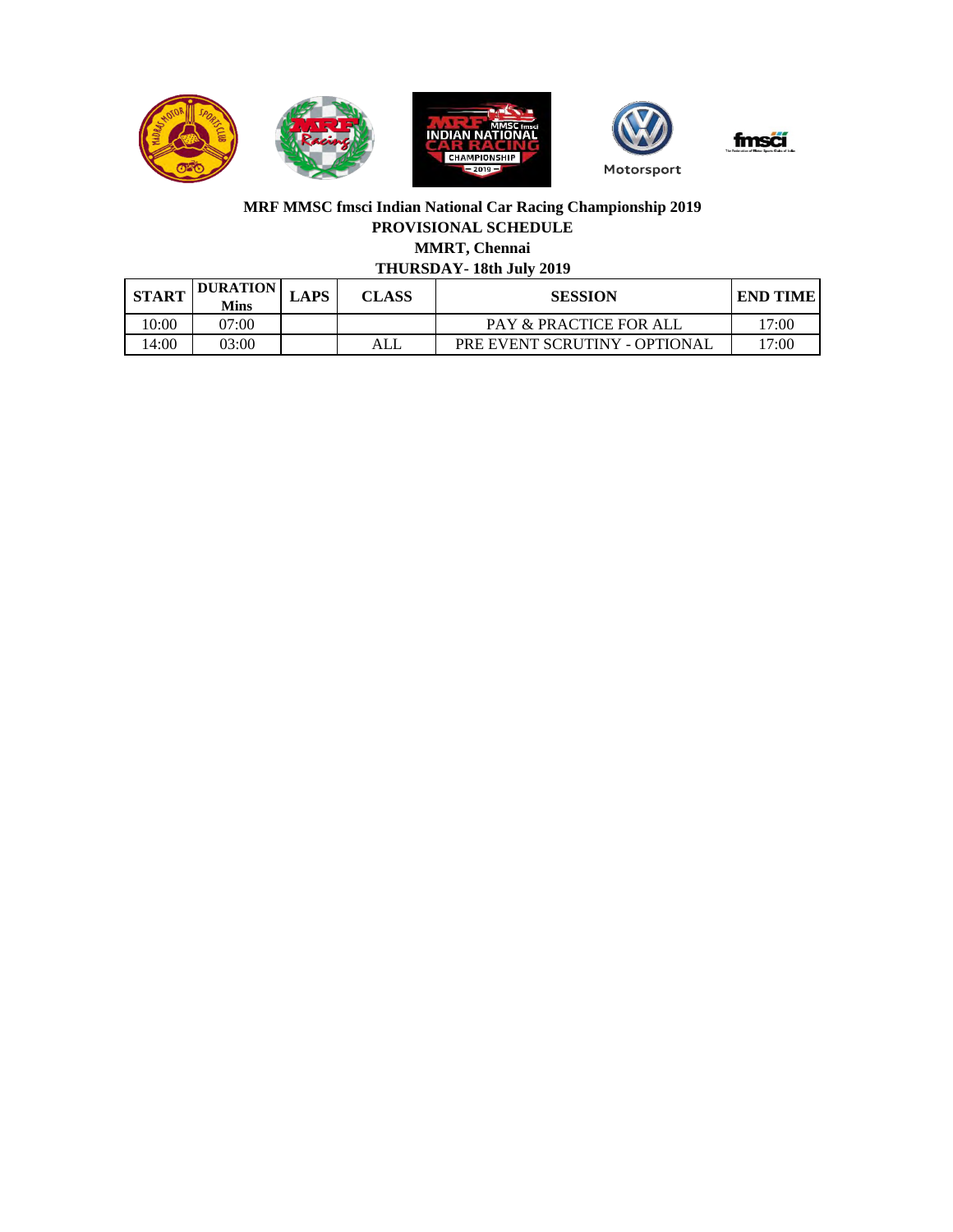





## **FRIDAY- 19th July 2019 MRF MMSC fmsci Indian National Car Racing Championship 2019 PROVISIONAL SCHEDULE MMRT, Chennai**

| <b>START</b> | <b>DURATION</b><br><b>Mins</b> | <b>LAPS</b> | <b>CLASS</b>        | <b>SESSION</b>         | <b>END TIME</b> |
|--------------|--------------------------------|-------------|---------------------|------------------------|-----------------|
| 08:30        | 02:00                          |             | ALL                 | PRE EVENT SCRUTINY     | 10:30           |
| 09:00        | 00:30                          |             | <b>ALL NATIONAL</b> | <b>BRIEFING</b>        | 09:30           |
| 09:00        | 00:30                          |             | F <sub>4</sub> SEA  | <b>FREE PRACTICE 1</b> |                 |
| 09:45        | 00:20                          |             | <b>VW AMEO</b>      | <b>FREE PRACTICE 1</b> | 10:05           |
| 10:15        | 00:20                          |             | <b>FLGB1300</b>     | <b>FREE PRACTICE 1</b> | 10:35           |
| 10:45        | 00:20                          |             | <b>MRF F1600</b>    | <b>FREE PRACTICE 1</b> | 11:05           |
| 11:15        | 00:20                          |             | <b>ALL SALOONS</b>  | <b>FREE PRACTICE 1</b> | 11:35           |
| 11:45        | 00:30                          |             | F <sub>4</sub> SEA  | <b>FREE PRACTICE 2</b> | 12:15           |
| 12:25        | 00:20                          |             | <b>VW AMEO</b>      | <b>FREE PRACTICE 2</b> | 12:45           |
| 12:50        | 00:45                          |             | ALL                 | <b>LUNCH</b>           | 13:35           |
| 13:35        | 00:20                          |             | <b>FLGB1300</b>     | <b>FREE PRACTICE 2</b> | 13:55           |
| 14:05        | 00:20                          |             | <b>MRF F1600</b>    | <b>FREE PRACTICE 2</b> | 14:25           |
| 14:35        | 00:20                          |             | <b>ALL SALOONS</b>  | <b>FREE PRACTICE 2</b> | 14:55           |
| 15:05        | 00:30                          |             | F <sub>4</sub> SEA  | <b>FREE PRACTICE 2</b> | 15:35           |
| 15:45        | 00:15                          |             | <b>VW AMEO</b>      | <b>QUALIFYING</b>      | 16:00           |
| 16:10        | 00:15                          |             | <b>FLGB1300</b>     | <b>QUALIFYING</b>      | 16:25           |
| 16:35        | 00:15                          |             | <b>MRF F1600</b>    | <b>QUALIFYING</b>      | 16:40           |
| 16:45        |                                |             | ALL                 | <b>TRACK CLOSED</b>    |                 |
|              | schedule subject to Amendments |             |                     |                        | V <sub>1</sub>  |

\*Organisers reserve the right to run the Saloon Cars concurrently on the same grid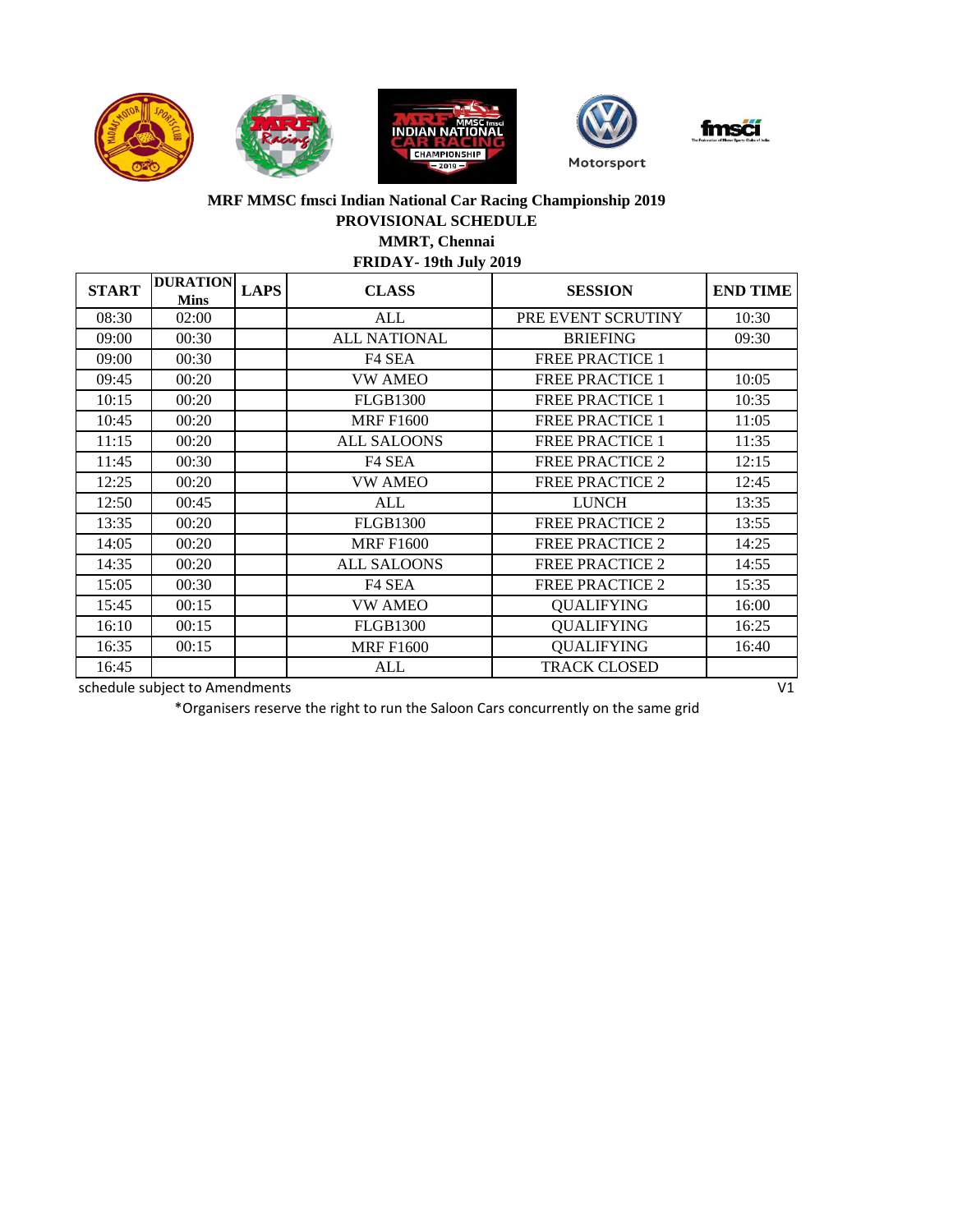



#### **MRF MMSC fmsci Indian National Car Racing Championship 2019 PROVISIONAL SCHEDULE MMRT, Chennai**

**SATURDAY - 20th July 2019**

| <b>START</b> | <b>DURATION</b><br><b>Mins</b> |    | <b>LAPS RACE</b> | <b>CLASS</b>       | <b>SESSION</b>      | <b>END TIME</b> |
|--------------|--------------------------------|----|------------------|--------------------|---------------------|-----------------|
| 09:30        | 00:15                          |    |                  | <b>ALL SALOONS</b> | <b>QUALIFYING</b>   | 09:45           |
| 09:55        | 00:30                          |    |                  | F <sub>4</sub> SEA | <b>QUALIFYING</b>   | 10:25           |
| 10:05        | 00:40                          | 8  |                  | <b>VW AMEO</b>     | RACE <sub>1</sub>   | 10:45           |
| 10:55        | 00:40                          | 8  | $\mathfrak{D}$   | <b>MRF F1600</b>   | RACE <sub>1</sub>   | 11:35           |
| 11:45        | 00:40                          | 8  | 3                | <b>ALL SALOONS</b> | RACE <sub>1</sub>   | 12:25           |
| 12:35        | 00:50                          | 15 | $\overline{4}$   | F <sub>4</sub> SEA | RACE <sub>1</sub>   | 13:25           |
| 13:30        | 00:45                          |    |                  | ALL                | <b>LUNCH</b>        | 14:15           |
| 14:15        | 00:40                          | 8  | 5                | <b>MRF F1600</b>   | RACE <sub>2</sub>   | 14:55           |
| 15:05        | 00:40                          | 8  | 6                | <b>FLGB 1300</b>   | RACE <sub>1</sub>   | 15:45           |
| 15:55        | 00:50                          | 15 | 7                | F <sub>4</sub> SEA | RACE <sub>2</sub>   | 16:45           |
| 17:00        |                                |    |                  | ALL                | <b>TRACK CLOSED</b> |                 |
|              | schedule subject to Amendments |    |                  |                    |                     | V <sub>1</sub>  |

\*Organisers reserve the right to run the Saloon Cars concurrently on the same grid